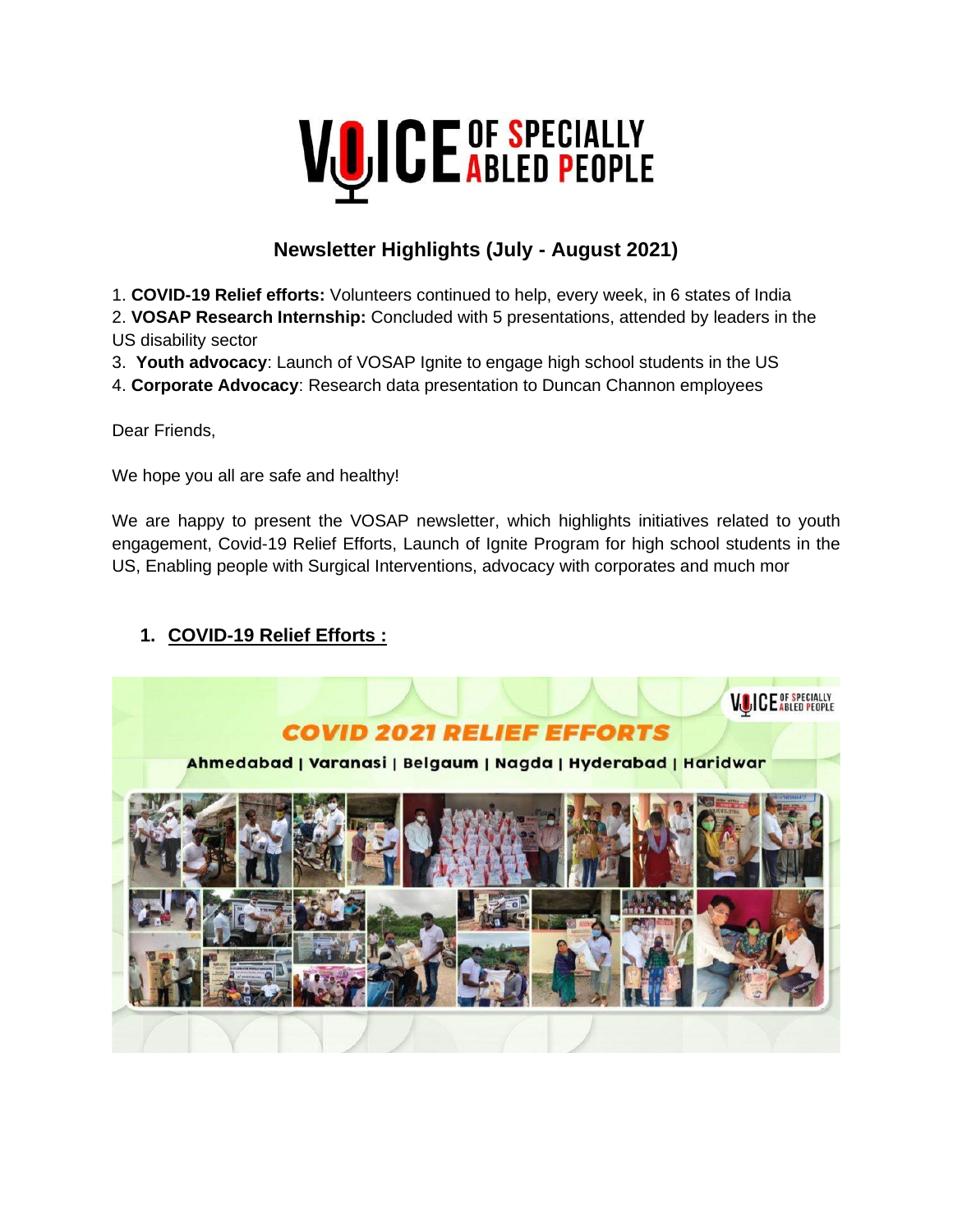Pandemic has brought some of the most challenging times for a lot of people. We are glad to be in a position to help the people in need. With generous donations and support from our partner NGOs, hundreds of people were provided ration kits, 3 layered mask, and sanitizers every weekend in different cities of India: Ahmedabad (Gujarat), Dahod (Gujarat), Varanasi (U.P.), Belgaum (Karnataka), Nagda (Madhya Pradesh), Haridwar (U.P.) and Hyderabad (Telangana) as part of COVID-19 relief efforts.

We are grateful to our dedicated volunteers for going out every week, visiting door to door, taking enormous risk, and reaching out to help underprivileged Specially Abled People.

- There were incidents during relief work where we were in a dilemma to let our volunteers continue going out in the risky surroundings, when Girish ji and some of the other volunteers tested positive during this work and we had to keep our work on hold for a while. But this could not shake the determination of our volunteers and they resumed distribution after 3 weeks in Belgaum by being extra careful.
- In Hyderabad, despite heavy rain and the risk of being in close proximity to a large number of people in a small room, our volunteers managed their way positively to continue with the distribution program.
- In Nagda our team came up with a unique strategy to boost the vaccination program. They distributed ration kits to the people who came for vaccination at the centres to help them at the same time appreciate them for taking the vaccine.
- Our volunteers reached out door to door to people in need in Ahmedabad. During the home visits VOSAP volunteers engaged, inspired them.

These efforts were commendable.These frontline warriors have made a huge difference in thousands of lives in these tough times. And this work will continue till there is a need on the ground.

#### **Youth Engagement**

#### **2. VOSAP VRI Presentations 2021: witnessed presence of distinguished officials**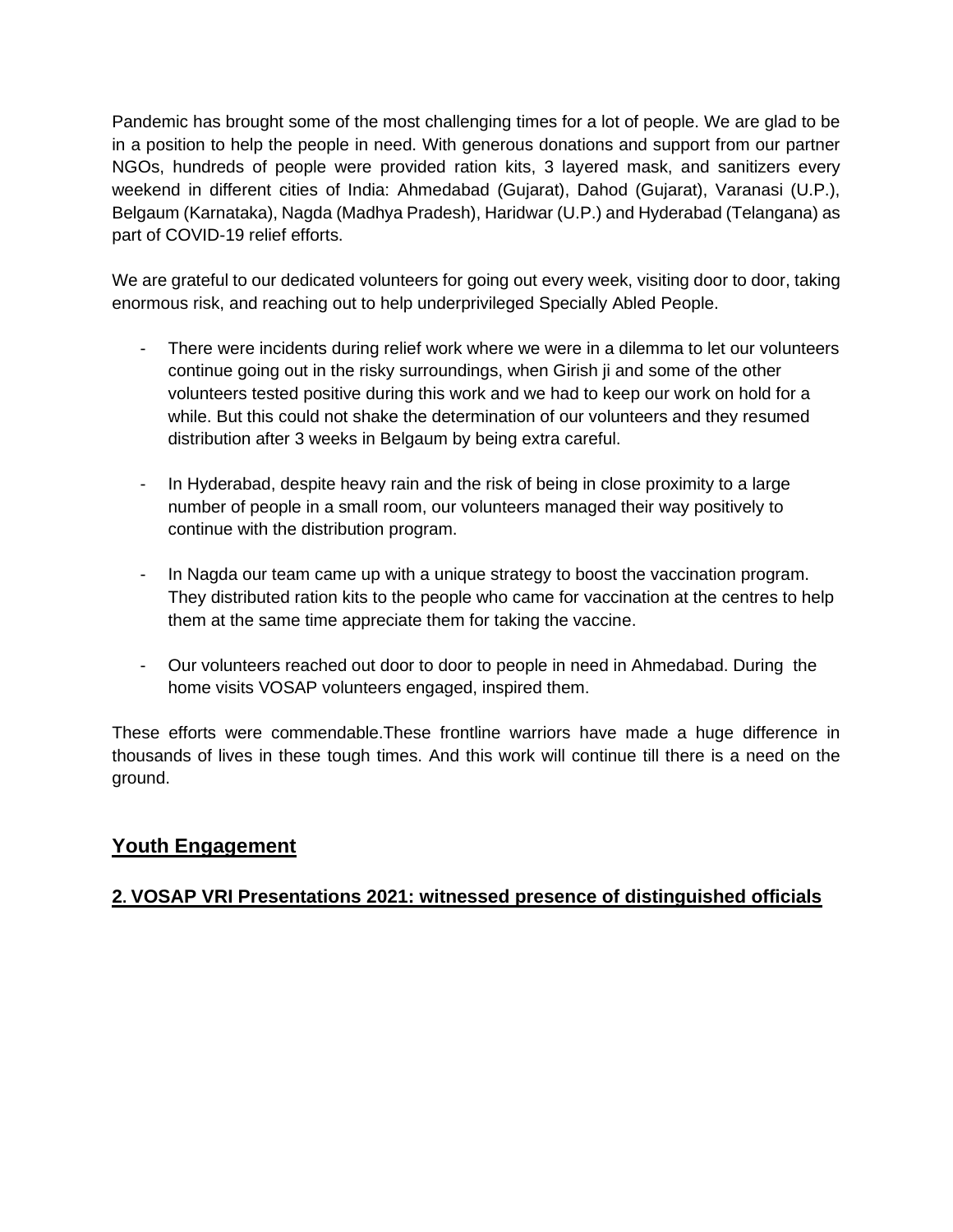

28 talented and compassionate interns worked during the summer on 5 research projects related to disability and they presented their research outcomes as part of final VOSAP Research Internship presentations during the week of August 2.

It is an immense pleasure that the VRI 2021 final presentation sessions witnessed the participation of many leaders, dignitaries of the community working towards inclusivity, accessibility, and advocacy of Persons with Disabilities. We are grateful to *Pap Talla from UN ECOSOC, Carlos Benevavides, President of the disability commission, Los Angeles county, Jordan Sun, Chief innovation officer of San Jose city, Daniel P Cochrane, Clinical instructor, disability and human development and RJ Cooper, CEO of RJ cooper and associates inc* for their time and effort to appreciate these future leaders by their valuable presence, insights and inputs.

1) **Trends in Assistive Technologies** - Led by Shreya Ramesh, studied the trends and understood the entire supply chain starting with innovation in academia to start up, to commercialization and NGOs/Beneficiaries. The team reached out to more than 200 vendors and innovators in the US.

2) **Federal and State Programs for Persons with Disabilities in the USA -** Led by Fatima Jaber, They looked at the healthcare, education and employment sector. Analyzing the distribution of federal and state budgets allocated towards promoting inclusion of PWD.

3) **Non-Compliance of Employment-related ADA -** Led by Sophie Manoukukian, they studied the effects of ADA laws and ADA noncompliance in regards to the high unemployment rates of persons with disabilities. They analysed the federal court database (PACER), and also interviewed various stakeholders to understand ADA noncompliance.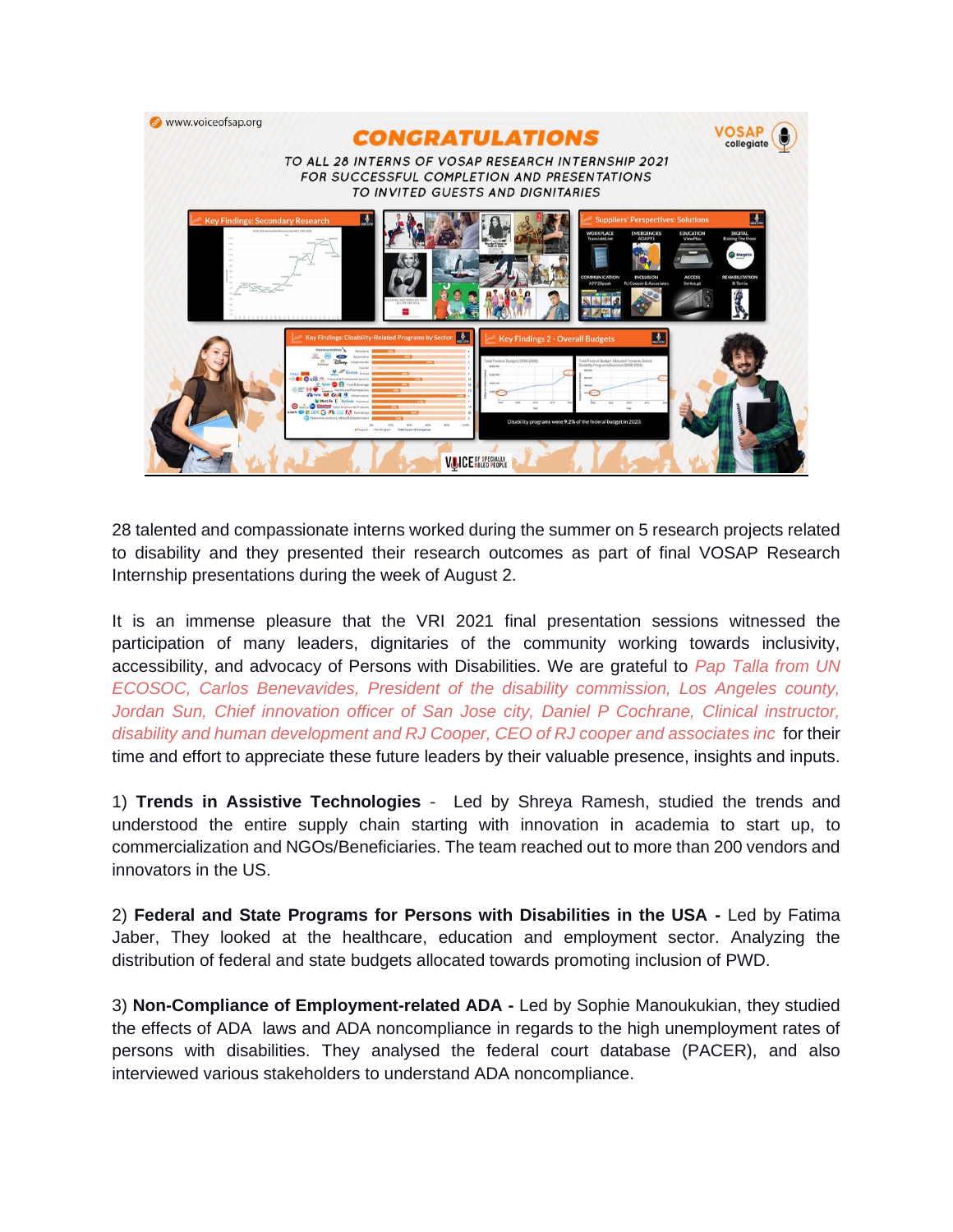4) **Representation of PwD in Advertisements** - Led by Lexie Van Os, They reached out brands, companies, marketing executives, and ad agencies and social media influencers to understand the possible reasons of lack of representation of PwD and they Analyzed over 300 advertisements since 1980s, the current advertising landscape (social media, print and digital media) for persons with disabilities (PWD) and evaluating business benefits through such inclusion.

5) **Representation of Disability/PwD in CSR projects** - Led by Sharon Wang, They studied corporate social responsibility programs (CSR) by reaching out to more than 200 fortune 500 companies in order to understand the CSR efforts in the disability sector. Analyzing how various companies prioritize PWD inclusivity through their CSR programs.

VOSAP believes in Data-driven Advocacy, and these 5 projects helped us enormously to get valuable inputs and to think of a way forward. This 10 weeks of rigorous study of the topics was an exciting and insightful journey with rising youth of various universities contributing with data research, analysis, and recommendations.

Complete Videos of these 5 Project Presentations are available to watch on our official [website.](https://www.voiceofsap.org/vri-2021-presentation/)

### **3. Launch of VOSAP Ignite program for high school students in the US**

VOSAP is excited to launch the VOSAP Ignite program for high school students of Grade 9 to 12 to encourage students to learn about disability, build a network, volunteer, and promote empathy and sensitivity in students towards Persons with disabilities and to nurture virtue of 'Individual Social Responsibility.



## **4. VRI 2021 cohort call #2 presentations - Representing disabilities in the business sector**

On July 23rd, we had an opportunity to host various experts from disability sector - Dr.S.K.Ramesh, former dean of california state university, Tanner Gers, Head of partnership at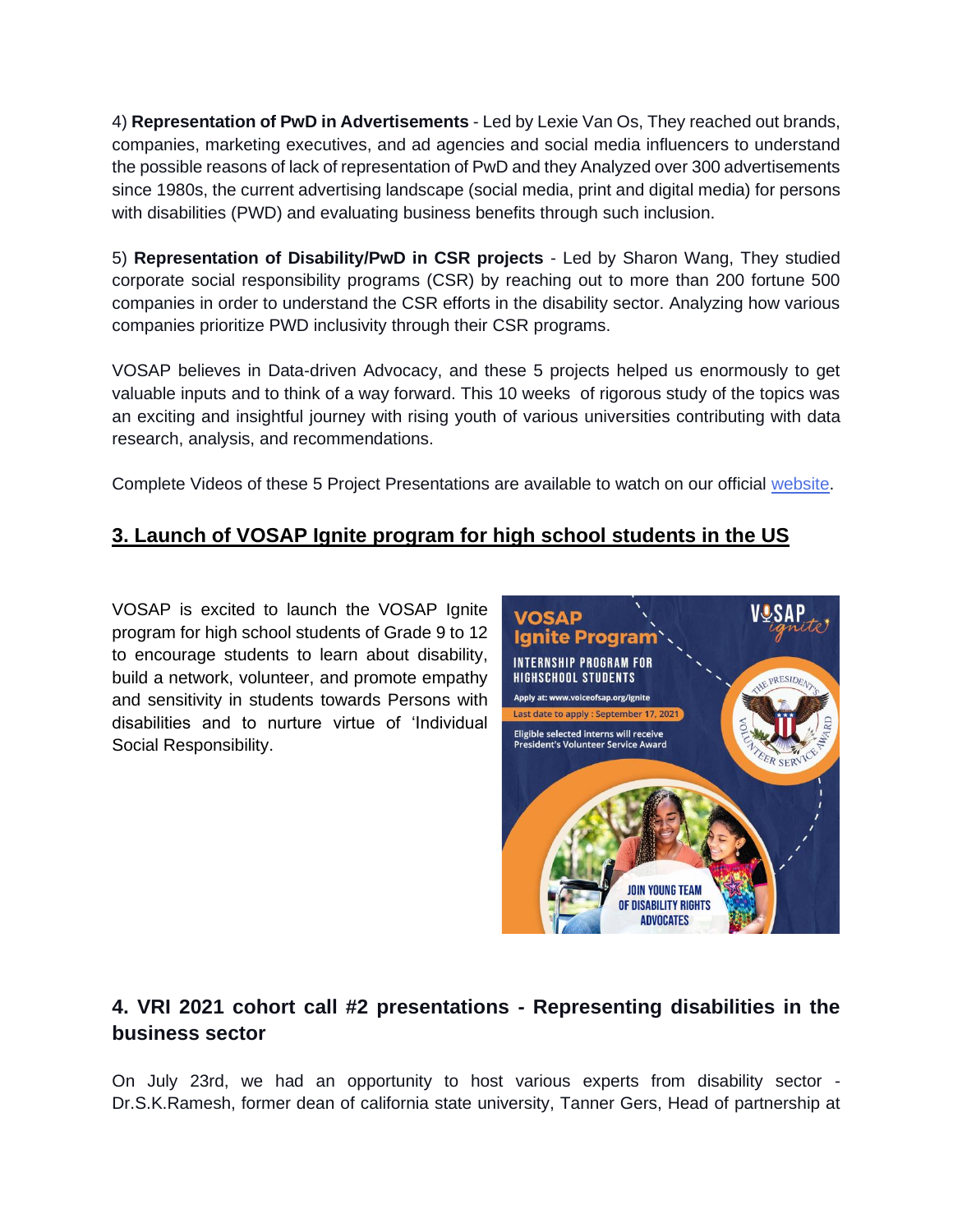Usablenet, Michelle Witman, founder of asset based consulting, Reyma McCoy McDeid, executive director of the national council on independent living and white house appointee by president BIden. The panel discussion as part of VOSAP Research internship Cohort 2 was informative and insightful where our participants had enriched discussion with our panelists.

### **Enablement Program:**

### **700 visually impaired people were helped with VOSAP surgical interventions:**



The VOSAP Enablement program is now expanded to include surgical interventions. VOSAP partner Blind People's Association enabled 700 people majorly in the rural areas of Gujarat as well as in other states with visual impairment to get a free surgical intervention to get the vision. (Eye surgeries are limited to Gujarat as of now)

VOSAP is planning to enable 3,000 more people in the next 12 months with Assistive Devices and surgical interventions.

### **Assistive device technology:**

## **1. Founder of VOSAP Met with Prashant Gade of INALI Foundation regarding assistive technology**

INALI foundation has been working since 2016 with the aim of providing affordable upper limbs with technology interventions to those who have lost them in an accident or don't have them by birth.

VOSAP founder Mr.Pranav desai had a meeting with Director of INALI foundation Mr.Prashant Gade regarding enabling People with disabilities with prosthetic hands.This effort has already helped 5000 plus people, VOSAP join hands to expand its impact.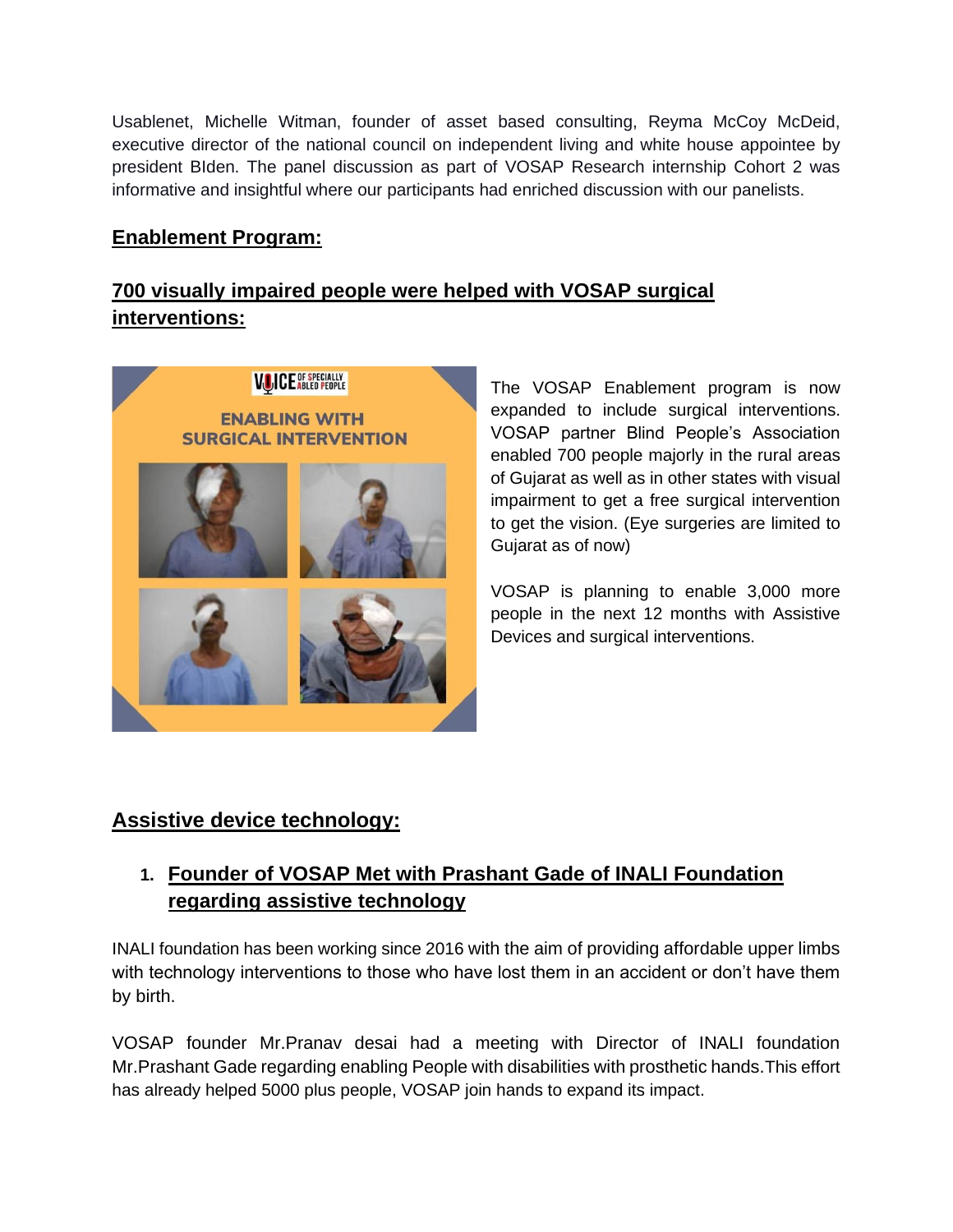## **2. Meeting with Peter, CEO of TranslateLive** -

Translative has helped the hearing impaired to communicate in 60+ languages with its assistive device, it is very helpful for hotels, hospitals, government offices, mass transit stations etc and It is most useful where sign language interpreters are not available. Our founder discussed the possibility of reaching out to discuss

### **3. VRI 2021 Project : 'Trends in Assistive Technology'**

VOSAP is connected with hundreds of AT industries. We reached out to more than 200 people, manufacturers, solution providers, Innovators as part of VRI 2021 project and conducted 15 interviews to explore the trends in assistive technology. Carving a way forward with collaborations and leadership.

### **4. Aspire Impact meeting**

Aspire Impact's initiative 'Impact Future Project' on Accessibility, Disabilities & Inclusion (DNI) hosted a meeting on 20th August 2021. VOSAP founder Mr. Pranav Desai participated in the discussion and shared ideas on investment and innovations in Assistive Technology, and how this innovation can be brought to the market.



#### **5. Application for assistive devices**

The application for assistive devices is now available on our website for anyone. The applications will be processed on a first come first basis and other logistical considerations. We encourage you to help SAP in your community to apply online. <https://www.voiceofsap.org/application-for-asst-device/>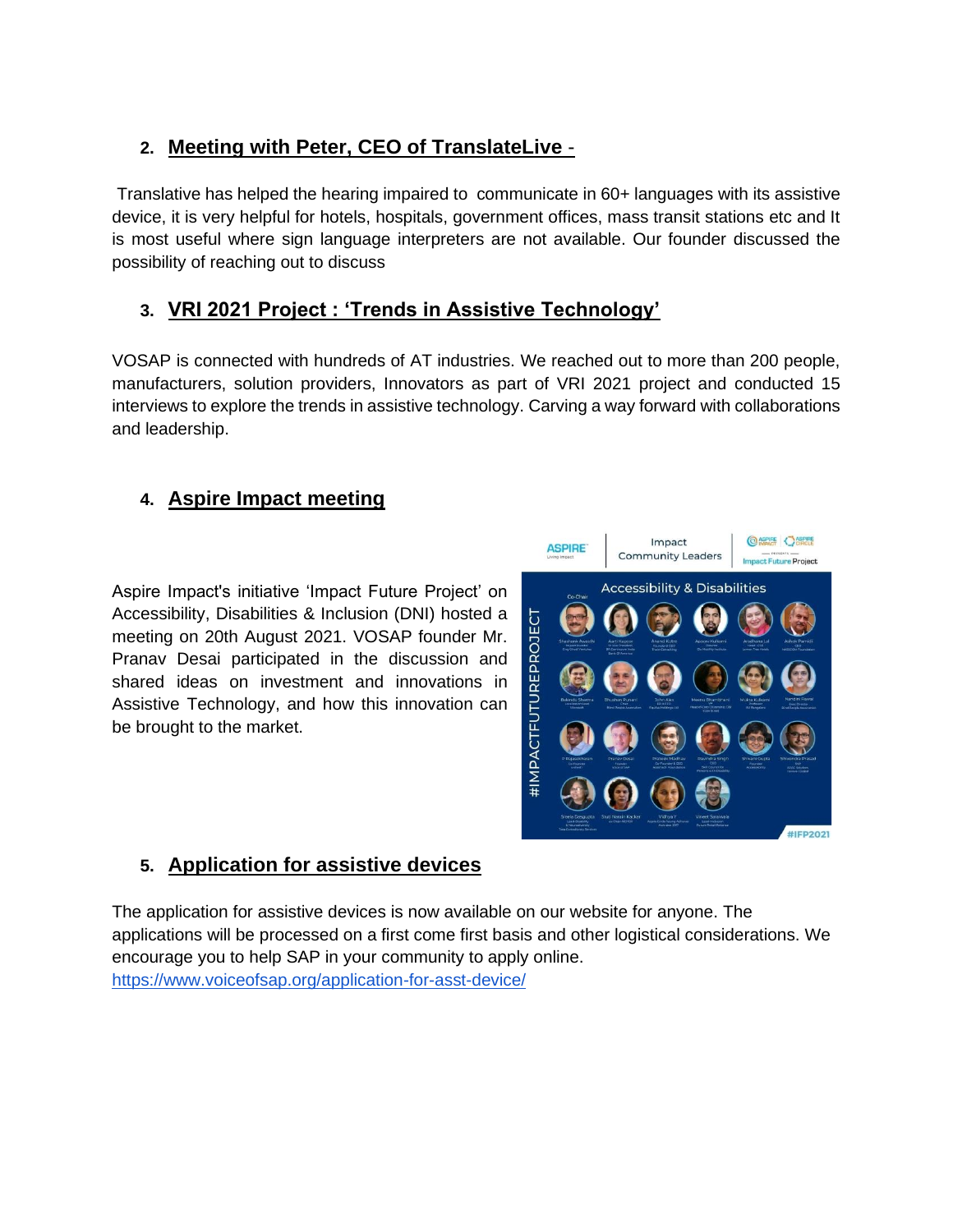#### **Corporate Advocacy:**

### **Duncan Channon, progressive advertising agency in Los Angeles and San Francisco**

VOSAP Research findings were requested to be presented in front of all employees of Duncan Channon, a leading, progressive advertising company from San Francisco. We are very encouraged to know the leadership found this research work useful and invited the VOSAP team to present for 1 hour on 'Representation of PwDs in Advertising'



VOSAP<sub>collegiate</sub>

It was a great opportunity for VRI2021 interns Katie and Me'Chele to present their excellent work, findings to the CEO, entire leadership, and employees of Duncan Channon.

VOSAP made a strong business case for ad media agencies to increase the representation of Persons with Disability in their creative work and to look for more ad agencies to start representing PwD for higher returns, brand recall for their client Vosap presented an entire team of employees at town hall.

Building on the success of the collegiate VOSAP Research Internship (VRI) program, we launched this new internship program specifically for high

school students: VOSAP Ignite!

Ignite is designed to encourage students to volunteer and strengthen the VOSAP mission of helping and promoting the empowerment of Specially Abled People. Through the program, we want to create empathy, have an inclusive perspective, and nurture the "Individual Social Responsibility" mindset.